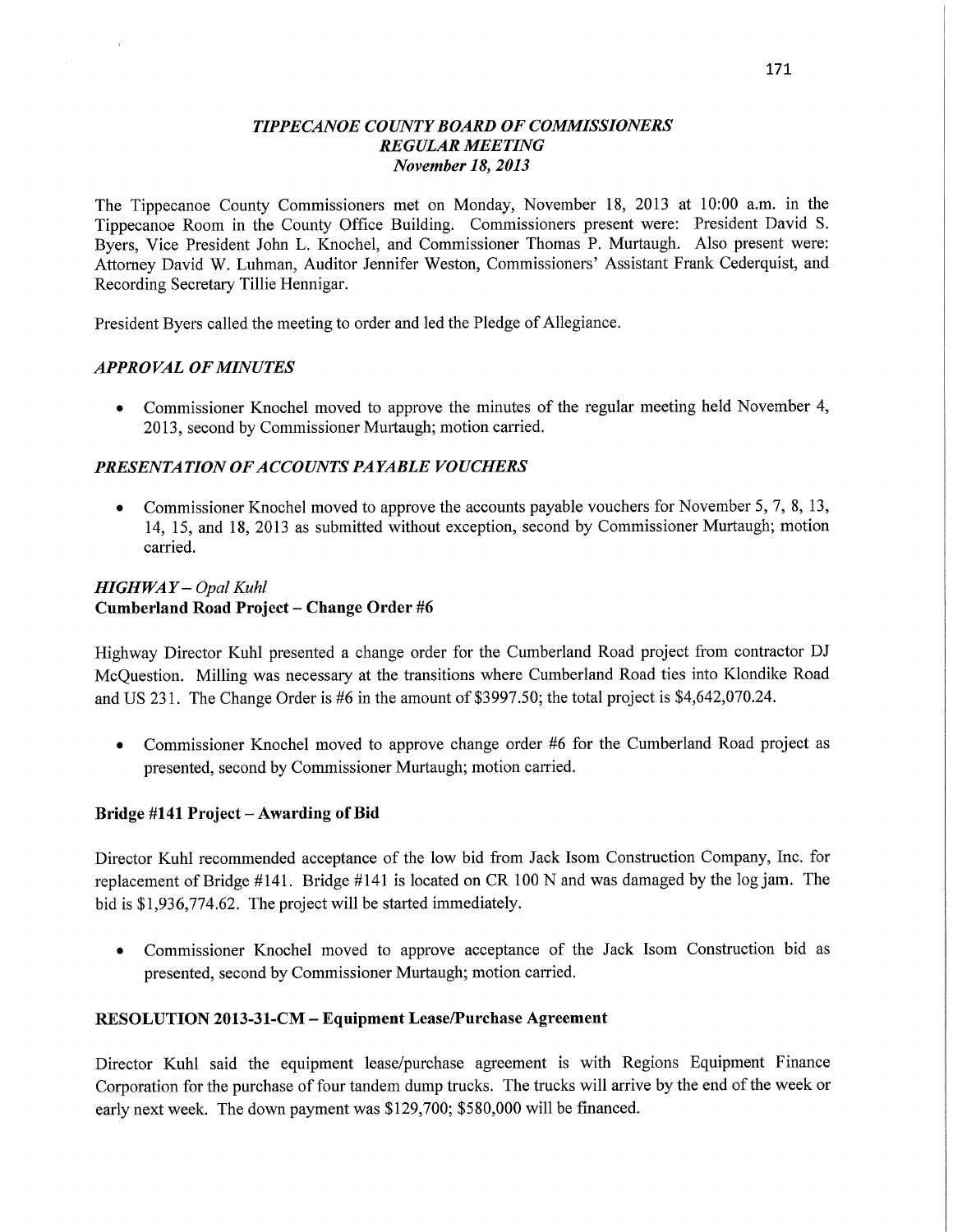Attorney Luhman referenced Resolution 2013-31-CM, saying the proposal from Regions Bank for financing of the lease of equipment was previously accepted. The Resolution approves the lease agreement and authorizes the Commissioners to sign said agreement. The agreement is with Regions Equipment Finance Corporation for the purchase of four 2014 Freightliner trucks. \$580,000 is financed over three payments at 1.49% interest.

Angela from Regions Bank was available for any questions.

• Commissioner Knochel moved to approve Resolution 2013-31-CM as presented, second by Commissioner Murtaugh; motion carried.

## **Bridge** #33 **Replacement Project, Supplemental** No. **2** -— HWC **Engineering**

Director Kuhl said Bridge #33 is on CR 200 S, just east of the county line. The bridge is currently in the right-of-way process and is one of bridges planned for replacement in 2014. A drainage problem was discovered that needs corrected. The buyers are in negotiation with the right-of-way parcels on the four corners and some lines have been moved to accommodate concerns regarding driveways for several residents. In making the right-of-way adjustments, additional survey work and rewriting of right—of—way documents was necessary. The Supplement is in the amount of \$33,100.

• Commissioner Knochel moved to approve the Bridge #33 Supplemental No. 2 as presented, second by Commissioner Murtaugh; motion carried.

### **Klondike** Road **Roundabout Project, Supplemental Contract** No. 1 PE **— Strand Associates**

Director Kuhl presented **a** Supplemental Contract With Strand Associates for the Klondike Road project. The contract is a Federal Aid project with an 80/20 split in the amount of \$72,400. Construction will not take place until approximately 2017; however, review of the project is necessary to decide if it should be traffic signals or a roundabout.

**-** Commissioner Knochel moved to approve the Supplemental Contract No. 1 for the Klondike Road project as presented, second by Commissioner Murtaugh; motion carried.

# *BUILDING COMMISSION* **—** Ken *Brown*  **Unsafe Structure: 10111 Strong Avenue, Colburn**

Building Commissioner Brown stated that following the last Commissioner's meeting, Attorney Luhman drafted a notice of findings and facts for the owner of 10111 Strong Avenue, Colburn, T&H Investments. **A** letter was sent by regular and certified mail and signed for. There were no property representatives present. Three bids for demolition of the property were obtained. Attorney Luhman opened the bids.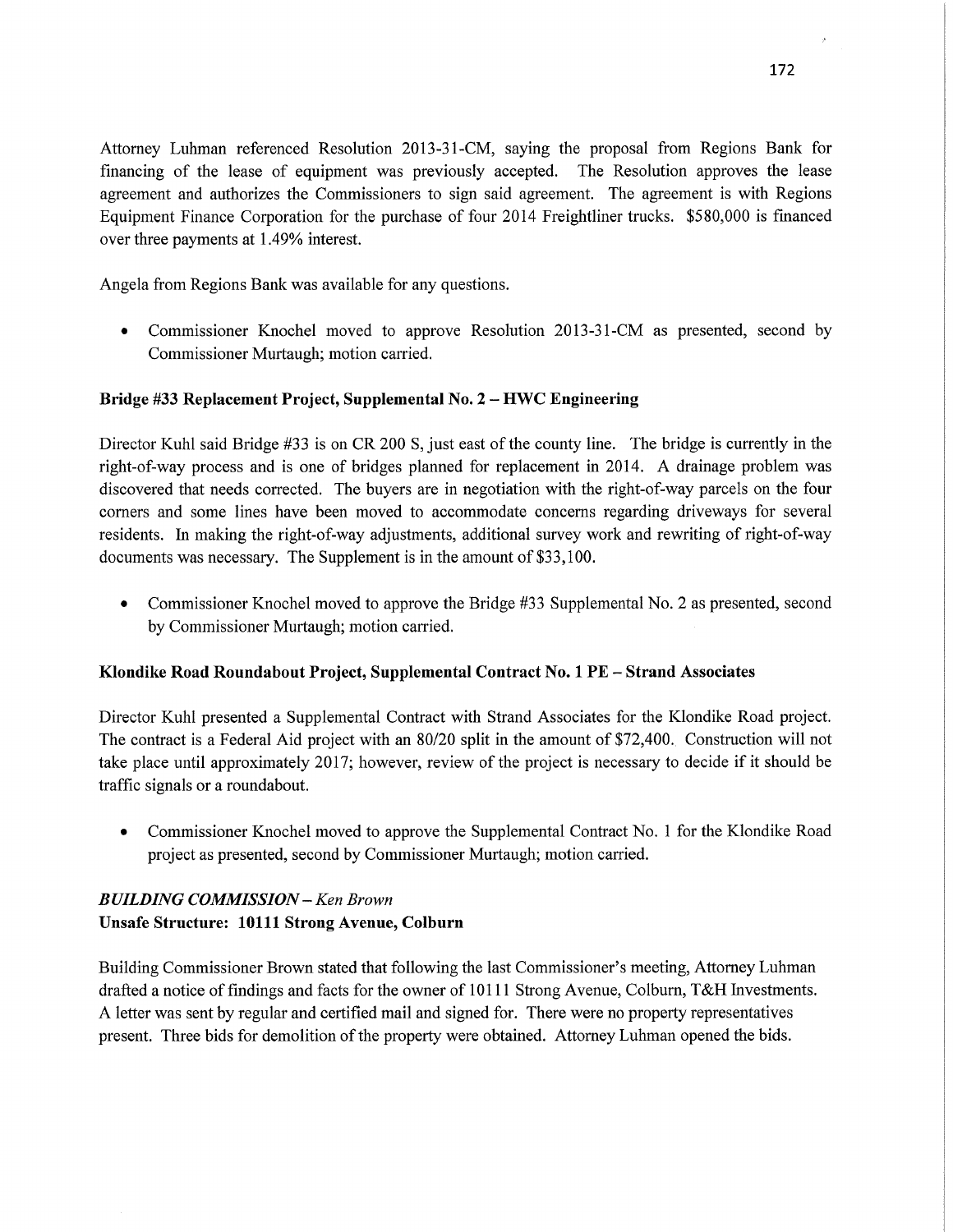| <b>DEMOLITON BIDS</b>                                    |             |  |
|----------------------------------------------------------|-------------|--|
| 10111 Strong Avenue, Colburn, IN                         |             |  |
|                                                          |             |  |
| POISEL CONSTRUCTION, 5845 Poinsettia Dr, Lafayette 47905 | \$7,200.00  |  |
| HEARTLAND EXCAVATING INC., 40 Aretz, Lafayette 47905     | \$9,400.00  |  |
| AMERICAN ENTERPRISES, PO Box 2337, W Lafayette 47906     | \$10,000.00 |  |

**0** Commissioner Knochel moved to take the bids under advisement, second by Commissioner Murtaugh; motion carried.

## MI TS — *Dave Sturgeon*  **Service Management Agreement**

MITS Department CIO Sturgeon presented an agreement with Van Ausdall and Farrar for all County noncopier printer units. The agreement covers consumables and maintenance of units; the County will pay <sup>a</sup> per click cost per page. The agreement will free up the **MITS** staff from maintaining the units, offering better support. The per click cost is more expensive **than** copiers; however, the goal is to remove those costing more and send more of the printing to the cheaper units. The fees are 0.12 for black and white and .08 for color for the costlier units; approximately double of the cheaper **units.** 

**0** Commissioner Knochel moved to approve the Service Management Agreement as presented, second by Commissioner Murtaugh; motion carried.

# **RESOLUTION 2013-32-CM** *—* **Interlocal Agreement** for **Exchange** of **Computer Storage** Space **between Tippecanoe County** and **Montgomery County**

CIO Sturgeon said the Interlocal Agreement will exchange computer storage space between Tippecanoe County and Montgomery County. Montgomery County will house a rack of equipment in the Tippecanoe County data center; Tippecanoe County will house **a** rack of equipment in the Montgomery County data center. Utilizing this plan, there is no cost for storing disaster recovery equipment; saving both Counties <sup>a</sup> significant amount of money. Approximately \$60,000 of hardware equipment will be needed to light up the circuit and approximately \$1,200 per year for maintenance. Off-site storage with another company would cost approximate \$4,200 per month. **A** positive aspect is that Montgomery County is far enough away to be ideal for disaster recovery and close enough if there is a need to swap hardware.

**0** Commissioner Knochel moved to approve Resolution 2013-32—CM, second by Commissioner Murtaugh; motion carried.

# *PUBLIC DEFENDER* **-** Amy *Hutchison*  **Professional Services Agreement**

Public Defender Hutchinson presented five Service Agreements for approval, stating that four of them are Professional Services Agreements and one is a Representation Agreement. The Professional Services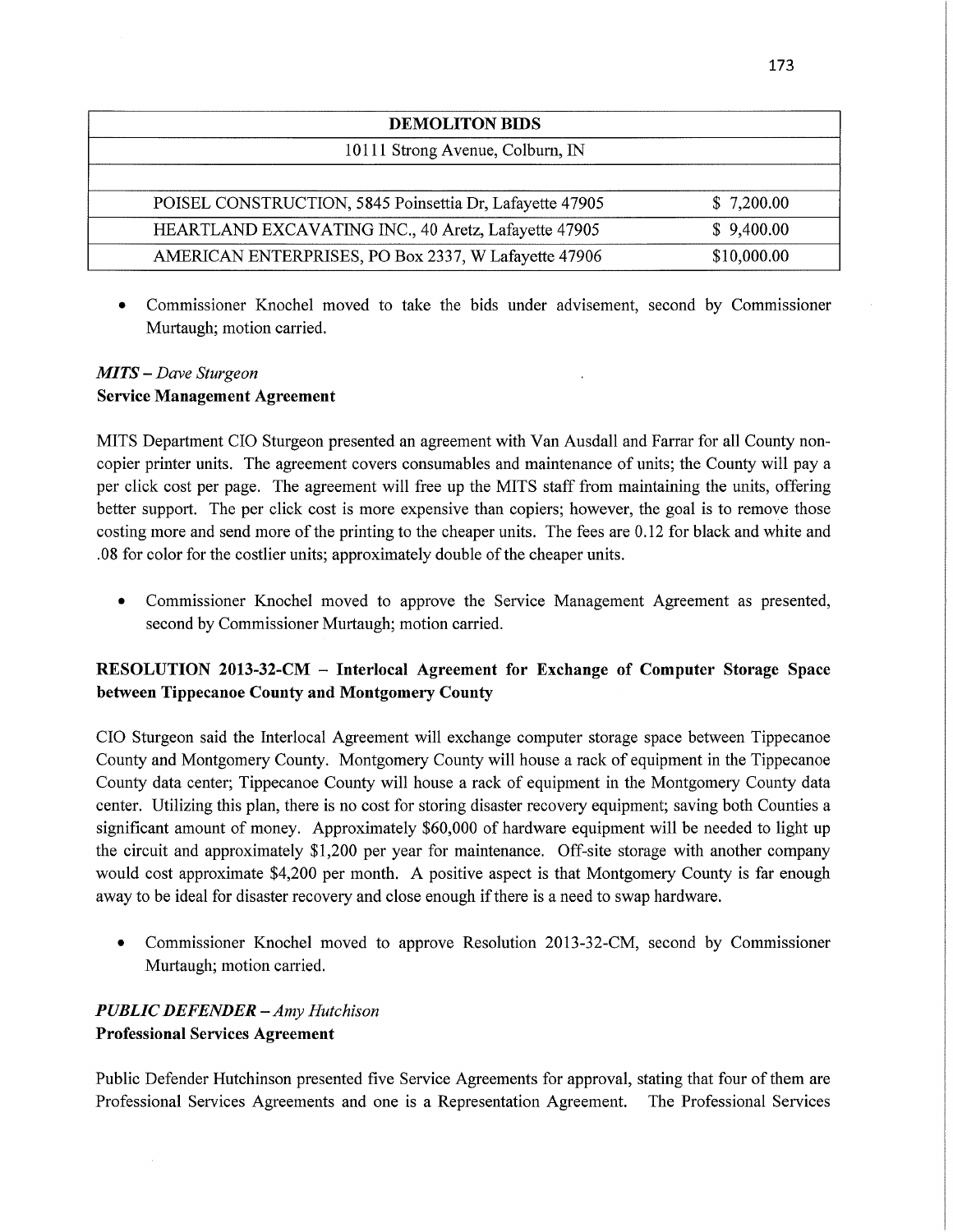Agreements are for John Hunter who provides accounting assistance for financial statements and forgeries; Blackbird Clinical Services, providing drug screening; Dr. Wendt, the Forensic Psychologist; and International Investigators who assists with distant investigations. The Representation Agreement is for Maria Baldini—Potermin who is the immigration consultant in Chicago.

**0** Commissioner Knochel moved to approve the agreements as presented, second by Commissioner Murtaugh; motion carried.

# *YOUTH* SER *VICES/CARY HOME* FOR *CHILDREN* -— *Rebecca Humphrey*  **Relias Learning Contract**

Cary Home Director Humphrey requested approval of a contract for Relias **Learning.** Cary Home has <sup>a</sup> significant amount of turnover. According to past employees' comments upon exit surveys, up front training is too short and ongoing training is too sporadic. Relias Learning will **help** build a system offering web-based and Power Point training with tracking and follow-up for all employees. The contract is for five years with a 7% increase cap. Attorney Luhman's office has reviewed and **approved** the contract. The **funds** will come from Professional Services which is already allocated for training.

**0** Commissioner Knochel moved to approve the Relias Learning Contract as presented, second by Commissioner Murtaugh; motion carried.

## **Comcast**

Director Humphrey said an Addendum to the Comcast contract was approved at a last meeting. The **Director** of Comcast refused to sign the Addendum. Attorney **Luhman** will proceed with **contacting Comcast.** Cary Home currently has no **cable.** 

# *ORDINANCE 2013-42-CM* **—** *ENACTING* AND *ADOPTING A SUPPLEMENT* TO THE *CODE* OF *ORDINANCES — first reading*

*0* Commissioner Knochel moved to hear **Ordinance** 2013-42-CM, second by Commissioner Murtaugh.

Attorney Luhman said the Ordinance adopts the latest Supplement to the County Code of Ordinances. There is **a** contract with American Legal Publishing Corporation to compile the Code of Ordinances, publish it, and make it available online. There is **a** link on the County homepage to the American Legal Publishing website. Periodically, an Ordinance is needed to adopt the most recent codification as the official Ordinances in the Tippecanoe County Code.

President Byers invited public input in favor of or opposed to the **Ordinance.** There were none.

Auditor Weston recorded the vote: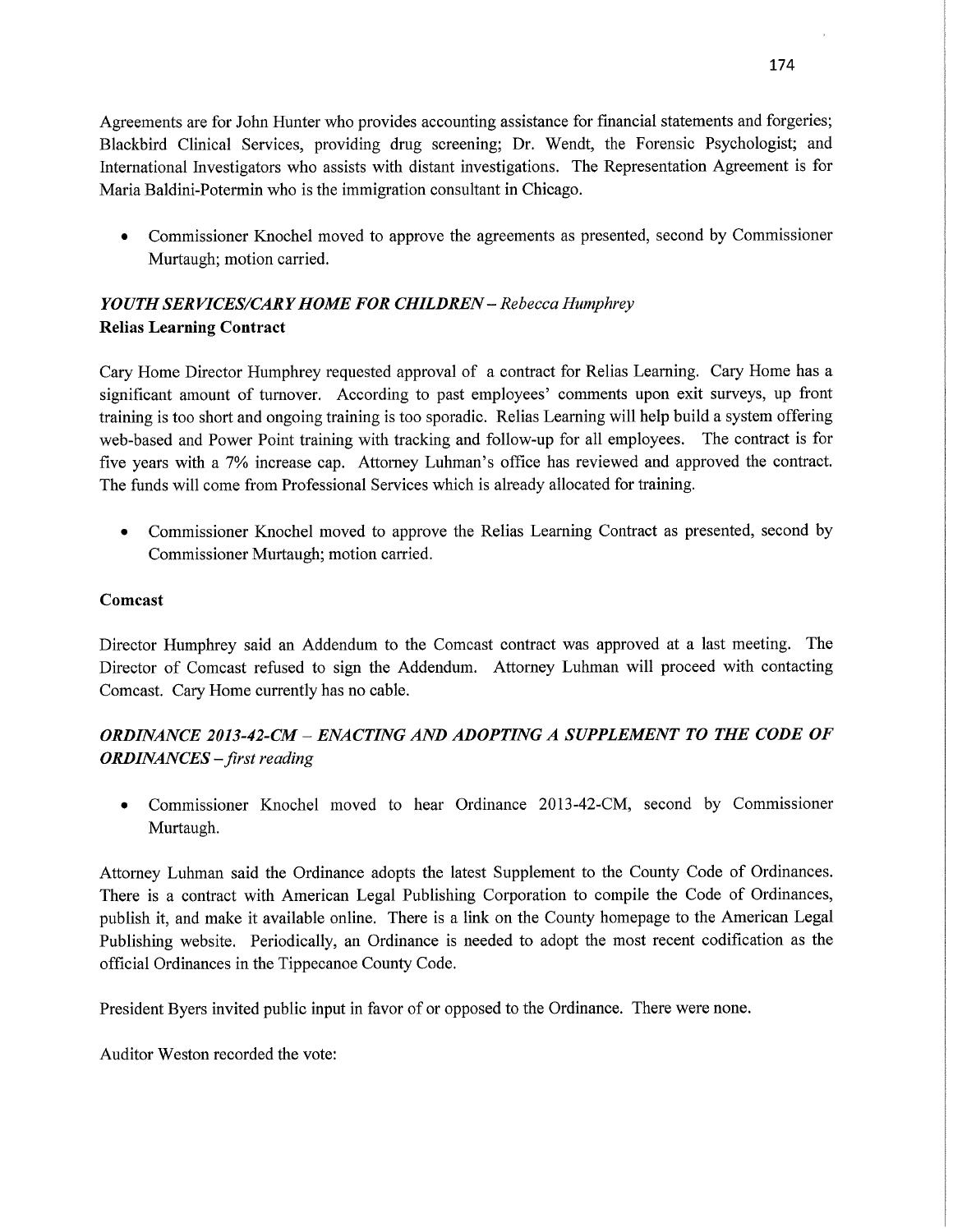| <b>Byers</b> | Aye |
|--------------|-----|
| Knochel      | Aye |
| Murtaugh     | Aye |

Ordinance 2013—42-CM passed 3-0 on first reading.

- **0** Commissioner Knochel moved to suspend the rules and hear Ordinance 2013-42-CM on second reading, second by Commissioner Murtaugh.
- **0** Commissioner Knochel moved to hear Ordinance 2013-42-CM on second reading, second by Commissioner Murtaugh

President Byers invited public input in favor of or opposed to the Ordinance. There were none.

Auditor Weston recorded the vote.

| <b>Byers</b> | Aye |
|--------------|-----|
| Knochel      | Aye |
| Murtaugh     | Aye |

Ordinance 2013-42-CM passed 3-0 on second and final reading.

## RFP AND *SPECIFICATIONS* FOR *PARKING GARAGE M4NA GEMENT*

Attorney Luhman stated a Request for Proposals (RFP) for management of the parking garage has been prepared and published in the newspaper. Today, the issuance of the RFP requires ratification in order to accept the RFPs on the published deadline of December 2, 2013. Following review, a contract could be awarded on December 16, 2013.

• Commissioner Knochel moved to ratify the issuance of the Request for Proposal and Specifications, second by Commissioner Murtaugh; motion **carried.** 

# *SNOWREMOVAL CONTRACT*

President Byers presented a contract for snow removal services from Kevin Russell. The contract terms for snow removal is \$60.00 per hour for one inch and \$75.00 per hour for five inches or more. In addition, there will be a 5% fuel surcharge if fuel prices rise above \$4.00 per gallon. The snow removal contract applies to the County Extension Office, including sidewalks; 629 N.  $6<sup>th</sup>$  St.; and  $4<sup>th</sup>$  and Alabama St. from October 21, 2013 through October 31, 2015. Commissioners' Assistant Cederquist said three quotes were received; Mr. Russell's was the lowest. Attorney Luhman reviewed the contract.

**0** Commissioner Knochel moved to approve the contract from Kevin Russell Snow Removal Services as presented, second by Commissioner Murtaugh; motion carried.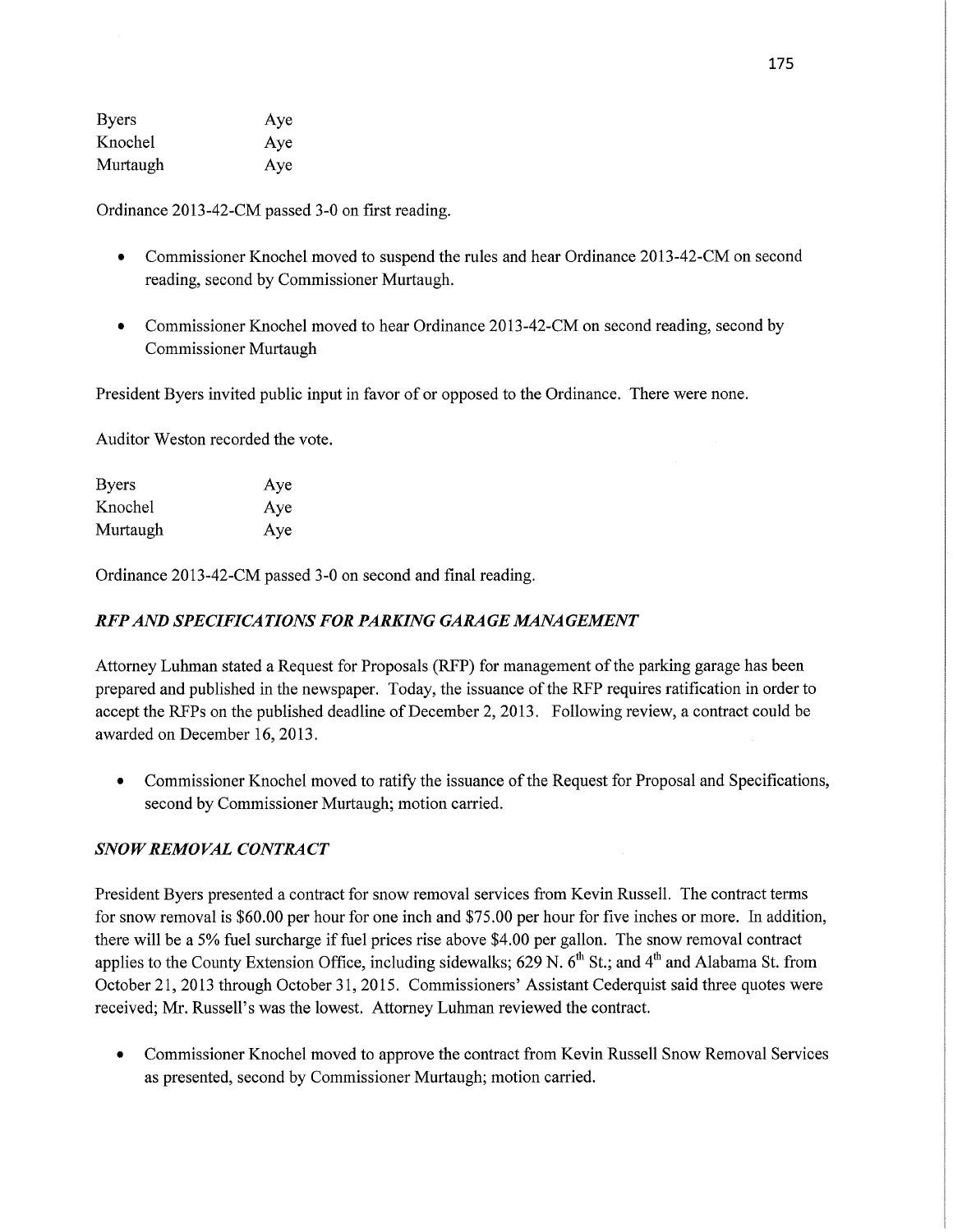President Byers presented a contract for snow removal services at Community Corrections from Sean Barnes. The contract is effective from November 15, 2013 to April 1, 2014 at a rate of \$72.00 per hour.

**0** Commissioner Murtaugh moved to approve the contract from Sean Barnes as presented, pending completion of the E-Verify and Investment Activities in Iran forms, second by Commissioner Knochel; motion carried.

## *UNFINISHED/NEW BUSINESS*

President Byers said three bids were received for the demolition and clean-up process of the house, barn, and pods at Wildcat Creek Solid Waste facility. Attorney Luhman opened the bids.

| <b>DEMOLITON BIDS</b>                                                     |             |  |
|---------------------------------------------------------------------------|-------------|--|
| Wildcat Creek Solid Waste Facility – 2780 N $9th$ St, Lafayette, IN 47904 |             |  |
|                                                                           |             |  |
| POISEL CONSTRUCTION, 5845 Poinsettia Dr, Lafayette 47905                  | \$3,500.00  |  |
| HEARTLAND EXCAVATING INC., 40 Aretz, Lafayette 47905                      | \$11,710.00 |  |
| AMERICAN ENTERPRISES, PO Box 2337, W Lafayette 47906                      | \$8,000.00  |  |

**0** Commissioner Knochel moved to take the bids under advisement, second by Commissioner Murtaugh; motion carried.

Commissioner Knochel questioned if a **contract** has been received for Amtrak. Commissioner Murtaugh said the contract is pending; nothing has been provided from INDOT. President Byers **said** the contract would be voted on, once received.

# *REPORTS* ON *FILE*

The following reports will be on file in the Commissioner's **Office:** 

Crystal Creek Boarding Kennel Treasurer

# *PUBLIC COMMENT*

President Byers reminded the public there is a three minute limit when speaking.

Teresa Maxwell — 10357 **W** US Hwy 421, Delphi **—** Ms. Maxwell presented the Commissioners with <sup>a</sup> handout stating she is with the Deer Creek Prairie Levee Association. She farms acreage in Tippecanoe Township in both Tippecanoe and Carroll County. There is a proposed quarry in Washington Township, Tippecanoe County. Referring to the map handout, Ms. Maxwell said the quarry affects approximately 2,000 tillable acres in Tippecanoe Township on the north side of the Wabash River. She further explained how the proposed quarry will affect the Deer Creek Prairie Levee and the entire area. (At the three minute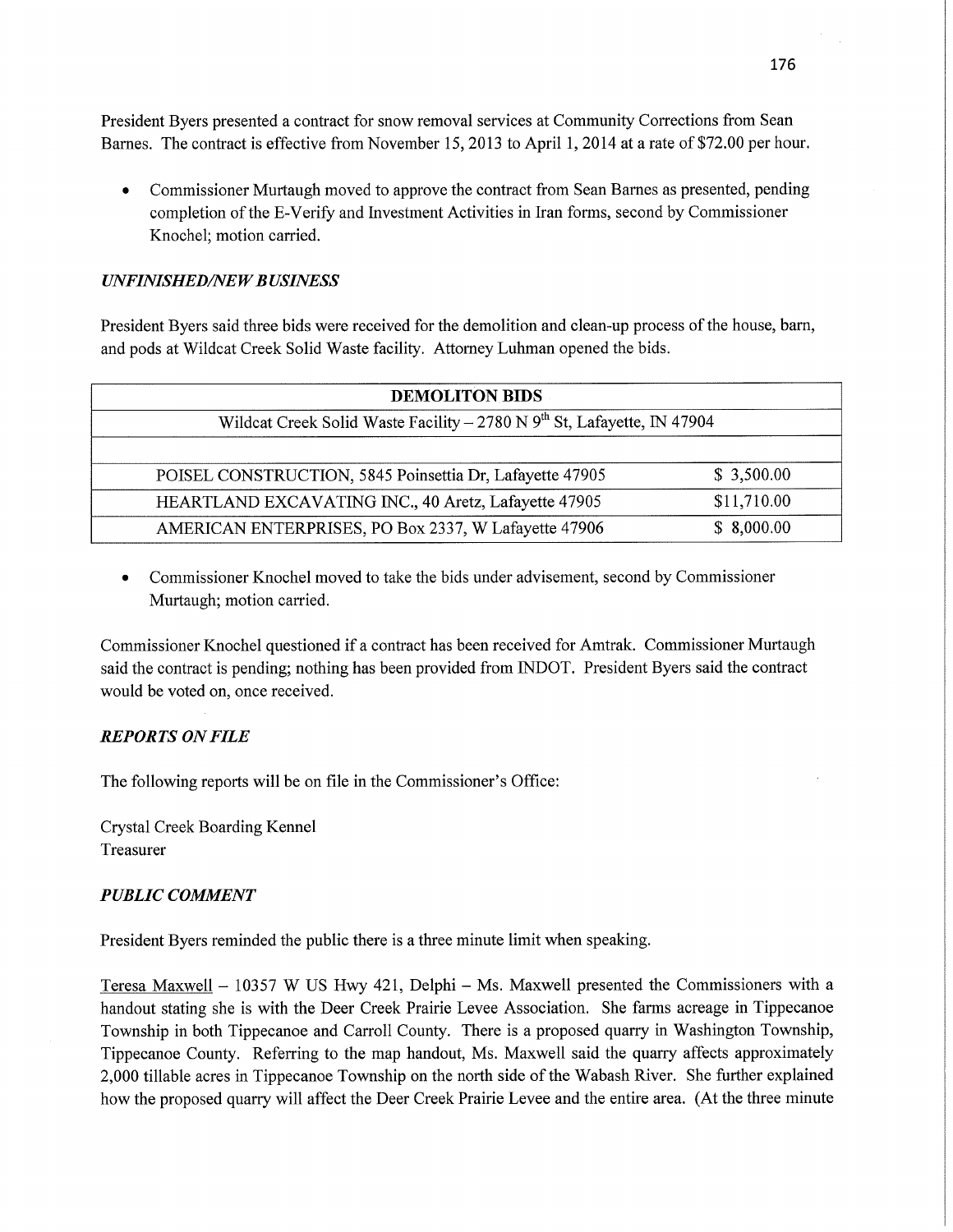signal, Commissioner Knochel granted Ms. Maxwell additional time to finish.) Ms. Maxwell requested support from the Commissioners against the proposed quarry due to the fact that the Deer Creek Prairie Levee Association has **been** in **existence** to protect the farm land since **1890.** She noted contact information regarding the property owners and invited the Commissioners to contact any of them for additional information or a **visit.** 

Kay Miller **—** 8143 Old SR 25 N, Lafayette **—** Ms. Miller **said** she is located in the corner of the county with **<sup>a</sup>**Lafayette address, Buck Creek Fire Department, and Delphi telephones. She is a member of the Americus Area Community Coalition, dedicated to preserving the natural beauty and the future sustainability of the Wabash River Corridor. The interest of the Coalition is to educate the community regarding factors that could potentially affect the **health,** safety, and well- being of citizens in an adverse manner.

The proposed stone quarry would impact citizens in various negative ways. There are 230 area residences within 1.25 **miles** of the proposed quarry. The main concern at **this** point is residential wells as there is no city or central water system; Americus does not have a water system and many wells in the area are only 38 — 68 feet deep. Drilling **through** the shale will turn the water to sulfur which is considered potable and acceptable by the Department of Natural Resources; however, most people don't want to drink it. Seven businesses in Americus would not survive if the water becomes **sulfuric.** (At the three minute signal, Commissioner Knochel granted Ms. Miller additional time to **finish.)** She continued with the following comments: there is concern for safety and pollution; the quarry has stated they would like to operate 24 hours a day, seven days a week, negatively affecting the quality of life of the area residents; there are documented endangered and protected **species;** and the quarry would sit on top of the Wabash and Erie Canal. In addition, 200 to 2,000 human remains were reburied in the area after being uncovered in the Deer Creek Prairie Levee area.

Sallie Fahey, Area Plan **Commission (APC)** Director said the case for zoning appeals is scheduled for the January 22, 2014 BZA meeting; however, APC has not heard anything from the Department of Natural Resources (DNR) regarding the permit **process.** DNR did request additional **environmental information**  and additional engineering information of Rogers Group. There has not been **a** DNR permit issued or denied at this point, giving it a 50% chance of being heard at the BZA in January.

As there were no additional public comments, Commissioner Knochel moved to **adjourn.** 

Meeting adjourned at 10:52 a.m.

BOARD OF COMMISSIONERS OF THE COUNTY OF TIPPECANOE

 $245$   $34$ 

David S. Byers, President